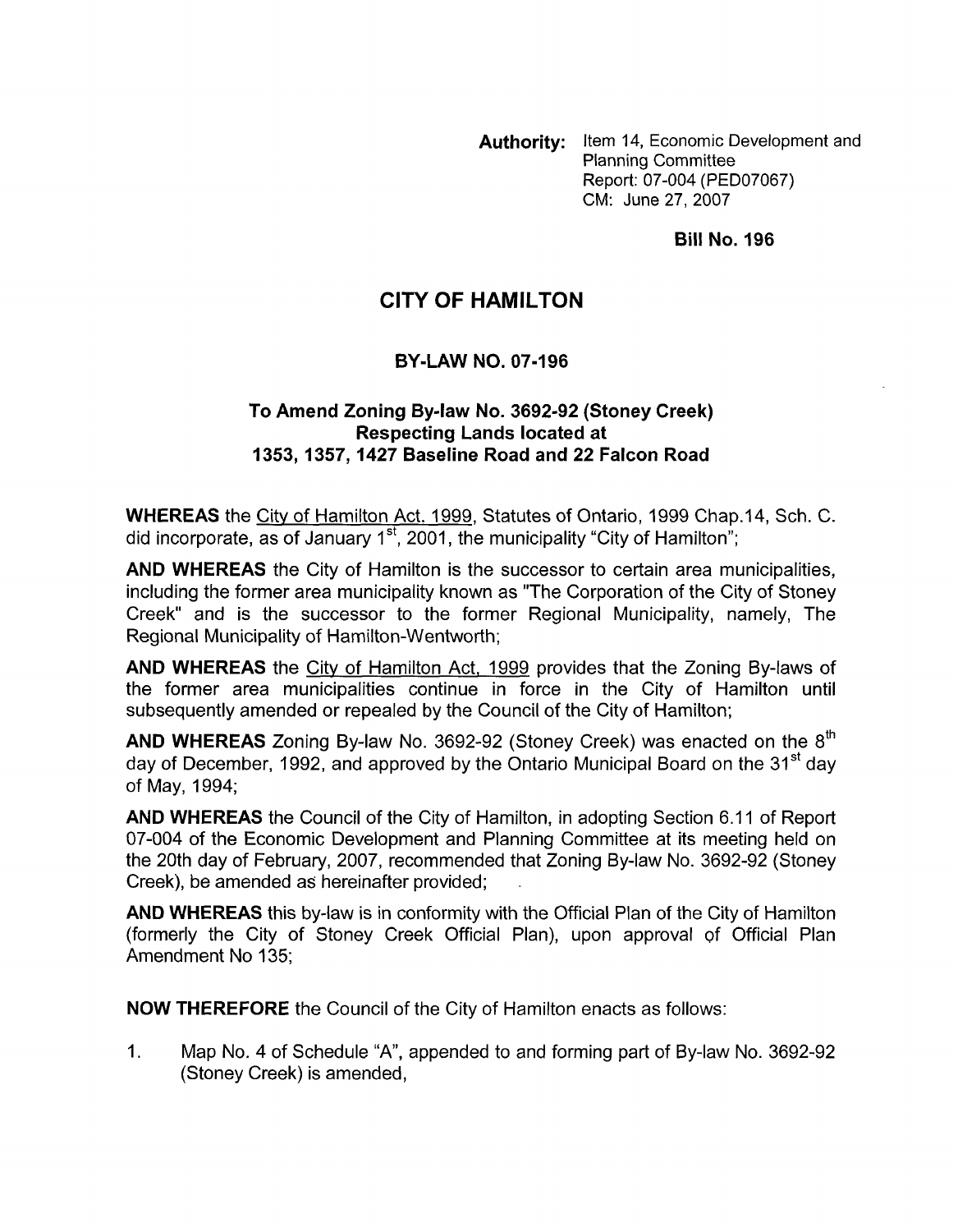### **Bylaw Respecting 1353,1357,1427 Baseline Road and 22 Falcon Road (Page 2 of 9)**

- by changing the zoning from the Single Residential "RI", "R1-15", Open  $(a)$ Space "0s-lo", and Park "P" Zones on Schedule "A" to the Single Residential "R1-17" Zone, the lands comprised in "Block 1":
- $(b)$ by changing the zoning from the Single Residential "RI", "RI-7", "Rl-7(H)", "R2-41" and Park "P" Zones on Schedule "A' to the Open Space "0s-I 1" Zone, the lands comprised in "Block 2";
- $(c)$ by changing the zoning from the Single Residential "RI", "R2" and "R2-41" Zones on Schedule "A' to the Open Space *"0s"* Zone, the lands comprised in "Block 3";
- $(d)$ by changing the zoning from the Single Residential "R1-7", "R1-7(H)", "Rl-8, "R2", "R2(H)" and "R2-41" on Schedule "A" to the Multiple Residential "RMI-4" Zone, the lands comprised in "Block 4"; and,
- $(e)$ by changing the zoning from the Single Residential "RI", "R1-7", "Rl-7(H)", and "R2-41" Zones on Schedule "A" to Residential "R4-18" Zone, the lands comprised in "Block 5";

the extent and boundaries of which are shown on plans hereto annexed as Schedules "A" and "A-I".

2. That Subsection 6.2.7, "Special Exemptions" of Section 6.2, Single Residential "RI" Zone, of Zoning By-law No. 3692-92, be amended by adding a new special exemption, "R1-17", as follows:

## **"RI-17 1353,1357,1427 Baseline Road and 22 Falcon Road, Schedule "A", Map No. 4**

Notwithstanding the provisions of paragraphs (a), (b), (c), (d), (e), (f), and (g), of Subsection 6.2.3, of the "Zone Regulations" of the Single Residential "RI" Zone on those lands zoned "R1-17" by this By-law, the following shall apply:

| a)           | Minimum Lot Area:                    | 440 square metres                                                      |
|--------------|--------------------------------------|------------------------------------------------------------------------|
| b)           | Minimum Lot Frontage:                | 18 metres                                                              |
| $\mathsf{c}$ | Minimum Front Yard:                  | 3.0 metres; and, 5.8 metres for a garage only.                         |
| $\mathsf{d}$ | Minimum Side Yard:                   | 1.2 metres; except, 0.6 metres on the side with<br>an attached garage. |
| e)           | Minimum Flankage Yard:               | 3.0 metres; and, 5.8 metres for a garage only.                         |
| f)           | Minimum Rear Yard:                   | 7.0 metres                                                             |
| g)           | Maximum Building Height: 12.5 metres |                                                                        |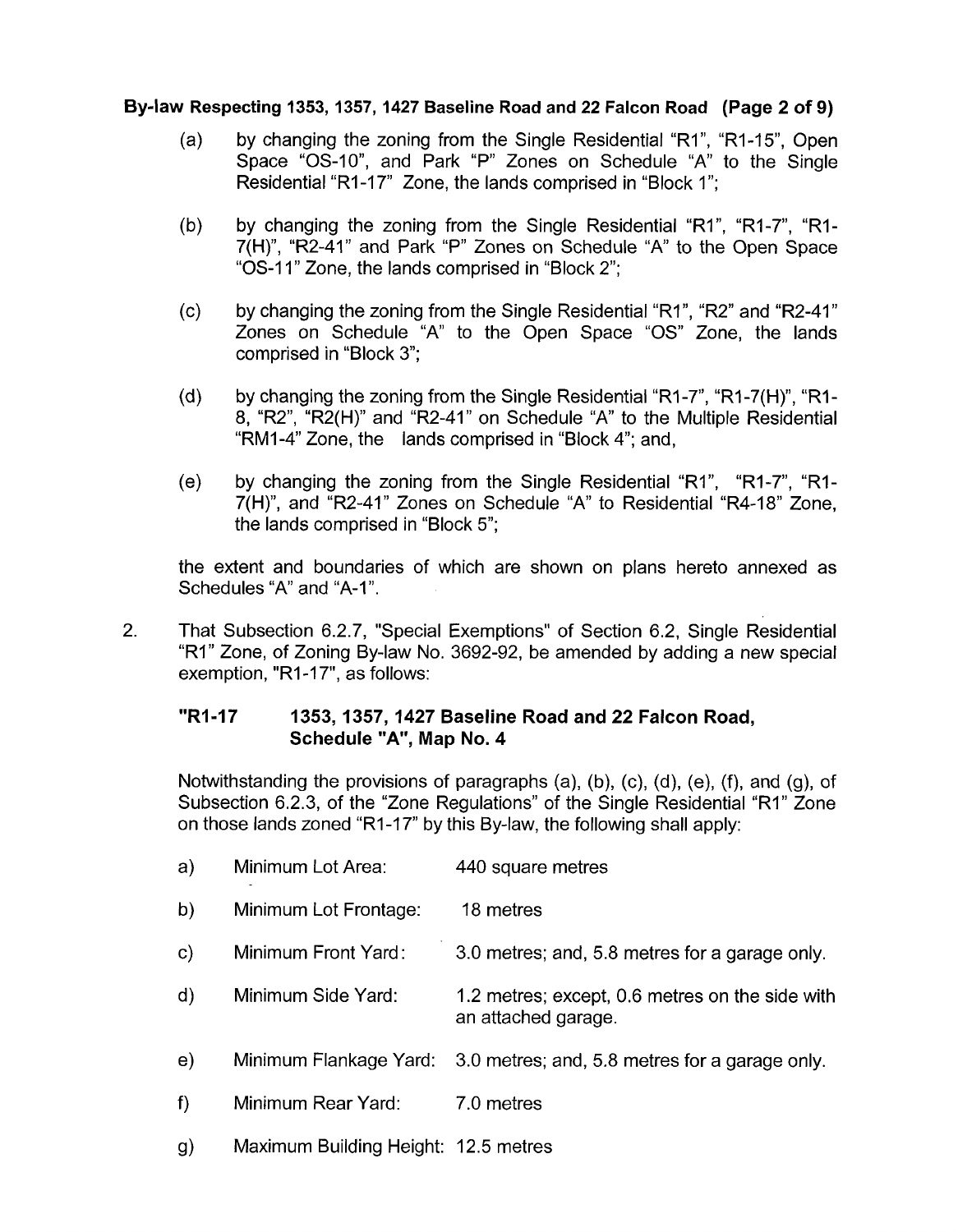## **By-law Respecting 1353,1357,1427 Baseline Road and 22 Falcon Road (Page 3 of 9)**

In addition to the regulations of Section 4.19, "Yard Encroachments", the following encroachments are permitted:

| a). | Unenclosed Porch into a front yard: | 2.0 metres, including a further<br>encroachment of 0.6 metres for<br>steps |
|-----|-------------------------------------|----------------------------------------------------------------------------|
|     |                                     |                                                                            |

- Unenclosed Porch into a flankage yard: 2.0 metres, including a further  $b)$ encroachment of 0.6 metres for steps
- $\mathsf{C}$ Chimneys, belt courses, sills, cornices, chimney breasts, decorative brick facing, pilasters, alcoves, fireplaces or other architectural features, with or without foundations may project into any required yard 0.6 metres, to a maximum of half the required yard.
- Bay Windows and other types of windows, with or without foundation, into  $\mathbf{d}$ a front or rear yard 1.0 metre; and 0.6 metres to a side yard, to a maximum of half the yard
- $e)$ Balconies into any yard: 2.0 metres

Notwithstanding clause (a) of Section 4.16.1, unitary equipment may be located not less than 0.6 metres to any side lot line.

Notwithstanding Section 4.13.1 "Special Setbacks - Daylight Triangles" and paragraphs (b) and (d) of Section  $4.19.1 -$  "Yard Encroachments – General Application" the following provision shall apply:

Any lot located at the intersection of two or more roads will require a minimum yard to the hypotenuse of the daylight triangle of 2 metres for a building; 0.5 metres for a porch, including porch foundations walls; and, 0.0 metres for eaves or gutters."

3. That Subsection 6.8.4, "Special Exemptions" of Section 6.8, Multiple Residential "RMI" Zone, of Zoning By-law No. 3692-92, be amended by adding a new special exemption, "RM1-4", as follows:

## **"RM 1-4 1353,1357,1427 Baseline Road and 22 Falcon Road, Schedule "A", Map No. 4**

Notwithstanding the permitted uses of Subsection 6.8.2, of the Multiple Residential "RMI" Zone, only the following uses shall be permitted:

(a) **A** Single Detached Dwelling; and,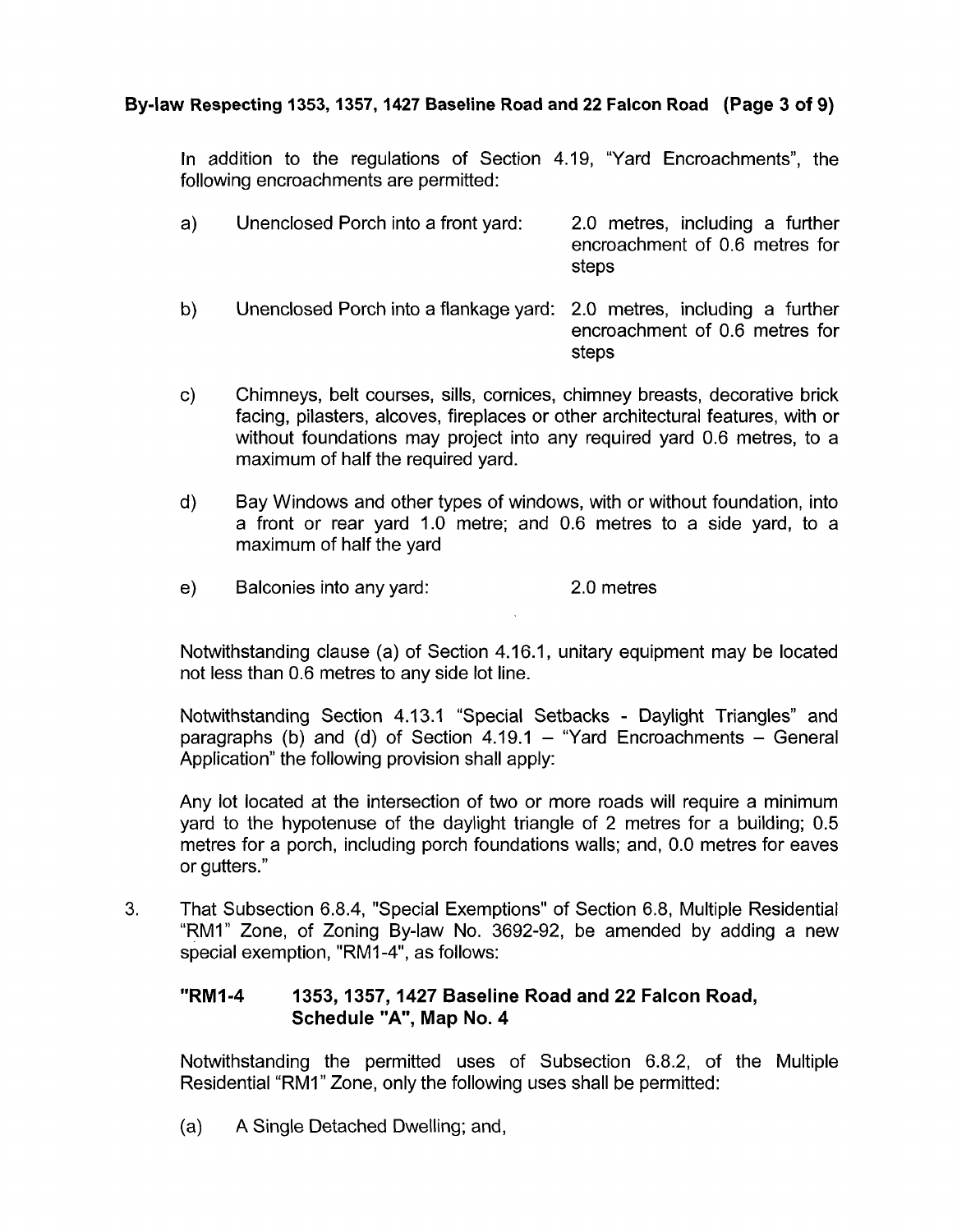## **By-law Respecting 1353,1357,1427 Baseline Road and 22 Falcon Road (Page 4 of 9)**

(b) A Street Townhouse.

Notwithstanding the provisions of Subsection 6.8.3, of the "Zone Regulations" of the Multiple Residential "RMI" Zone, on those lands zoned "RMI-4" by this Bylaw, the following shall apply:

#### $(a)$ SINGLE DETACHED DWELLING

| 1. | Minimum Lot Area<br><b>Interior Lot:</b><br>Corner lot: | 210 square metres<br>250 square metres                                 |
|----|---------------------------------------------------------|------------------------------------------------------------------------|
| 2. | Minimum Lot Frontage<br>Interior Lot:<br>Corner Lot:    | 9 metres<br>11 metres                                                  |
| 3. | Minimum Front Yard:                                     | 3.0 metres; and, 5.8 metres for a garage only.                         |
| 4. | Minimum Side Yard:                                      | 1.2 metres; except, 0.6 metres on the side with<br>an attached garage. |
|    |                                                         |                                                                        |

- 5. Minimum Flankage Yard: 3.0 metres; and, 5.8 metres for a garage only.
- 6. Minimum Rear Yard: 7.0 metres
- 7. Maximum Building Height: 12.5 metres
- 8. Minimum Number of Parking Spaces  $-2$  per dwelling of which only one may be provided in the required front yard. Tandem parking is permitted.
- 9. Home Occupations are permitted in accordance with Section 4.8

#### (b) STREET TOWNHOUSE DWELLINGS

- 1. Minimum Lot Area Interior and End Units: 130.0 square metres Corner Unit: 200.0 square metres
- 2. Minimum Lot Frontage Interior and End Units: 5.5 metres Corner Units: 7.0 metres
- 3. Minimum Front Yard: 3.0 metres; and 5.8 metres for a garage only.
- 4. Minimum Side Yard: 1.2 metres, except for the side yard related to the common wall of the street townhouse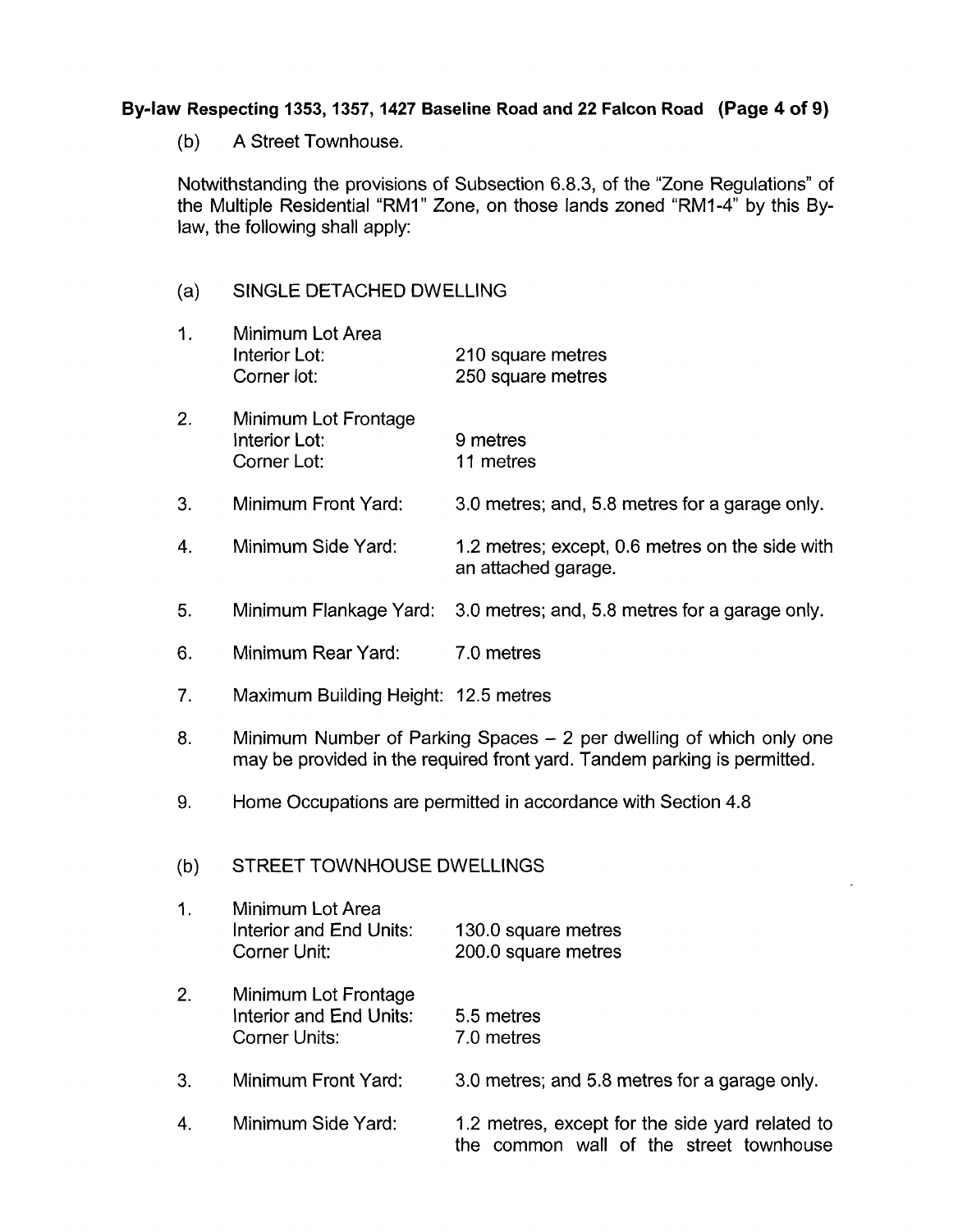## **Bylaw Respecting 1353,1357,1427 Baseline Road and 22 Falcon Road (Page 5** *of* **9)**

dwelling unit, in which case a minimum 0 metre side yard shall be permitted.

- 5. Minimum Flankage Yard: Minimum 3.0 metres; and minimum 5.8 metres for a garage only.
- 6. Minimum Rear Yard: 7.0 metres
- 7. Maximum Building Height: 12.5 metres
- 8. Maximum Number of Units per Building 8 Townhouse units

Applicable to both (a) and (b)

Notwithstanding clause (a) of Section 4.16.1, unitary equipment may be located not less than 0.6 metres to any side lot line.

In addition to the regulations of Section 4.19, "Yard Encroachments", the following encroachments are permitted:

| a) | Unenclosed Porch into a front yard: | 2.0 metres, including a further<br>encroachment of 0.6 metres for<br>steps |
|----|-------------------------------------|----------------------------------------------------------------------------|
|    |                                     |                                                                            |

- b) Unenclosed Porch into a flankage yard: 2.0 metres, including a further encroachment of 0.6 metres for steps
- c) Chimneys, belt courses, sills, cornices, chimney breasts, decorative brick facing, pilasters, alcoves, fireplaces or other architectural features, with or without foundations may project into any required yard 0.6 metres, to a maximum of half the required yard.
- d) Bay Windows and other types of windows, with or without foundation, into a front or rear yard 1.0 metre; and 0.6 metres to a side yard, to a maximum of half the yard
- e) Balconies into any yard: 2.0 metres

Notwithstanding Section 4.13.1 "Special Setbacks - Daylight Triangles" and paragraphs (b) and (d) of Section  $4.19.1 -$  "Yard Encroachments - General Application'' the following provision shall apply:

Any lot located at the intersection of two or more roads will require a minimum yard to the hypotenuse of the daylight triangle of 2 metres for a building; 0.5 metres for a porch, including porch foundations walls; and, 0.0 metres for eaves or gutters".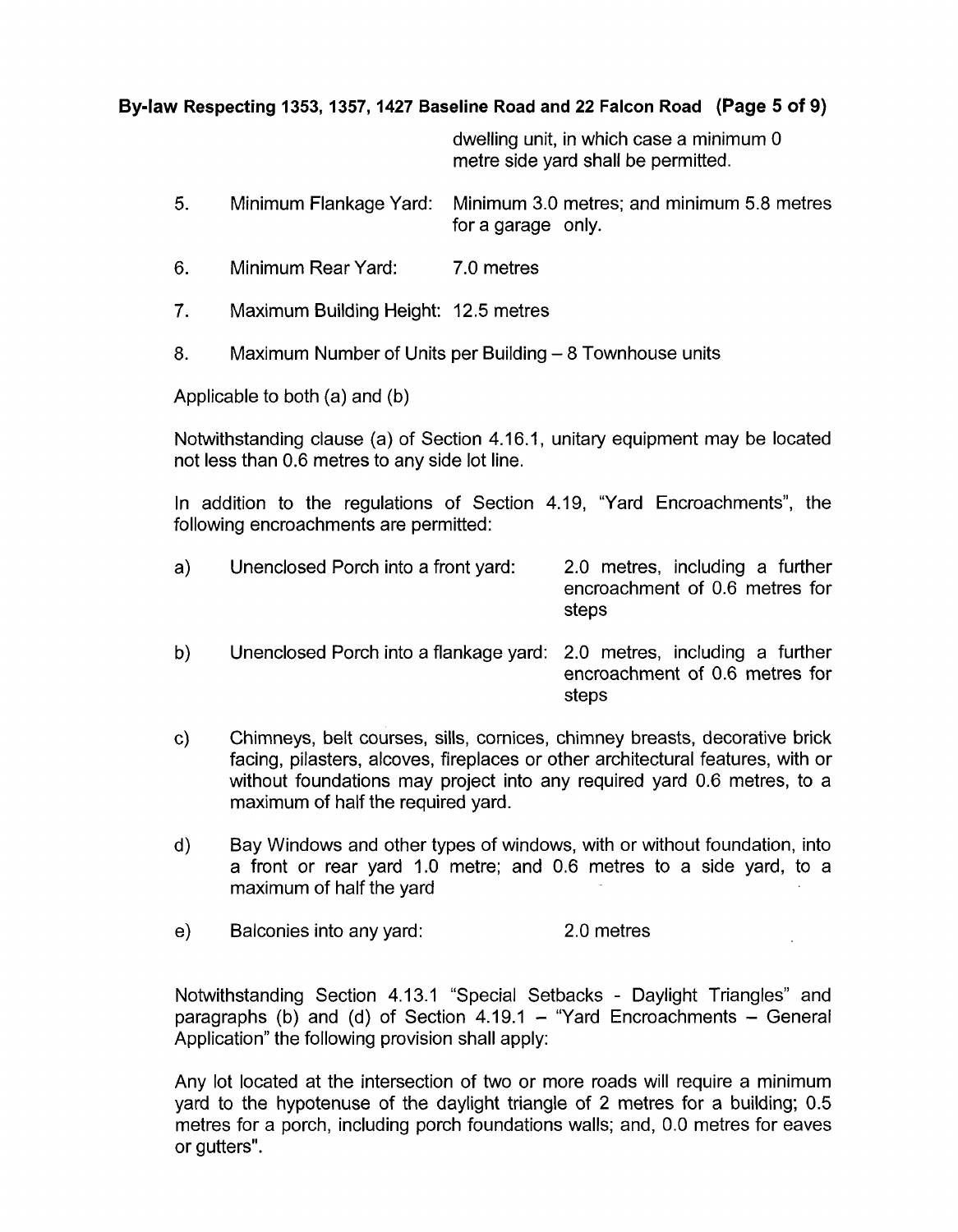### **By-law Respecting 1353,1357,1427 Baseline Road and 22 Falcon Road (Page 6 of 9)**

4. That Subsection 6.5.7, "Special Exemptions" of Section 6.5, Residential "R4" Zone, of Zoning By-law No. 3692-92, be amended by adding a new special exemption, "R4-18", as follows:

#### "R4-18 1353, 1357, 1427 Baseline Road and 22 Falcon Road, **Schedule "A", Map No. 4**

Notwithstanding the provisions of paragraphs (a), (b), (c), (d), (e), (f), and (g), of Subsection 6.5.3, of the "Zone Regulations" of the Single Residential "R4" Zone on those lands zoned "R4-18" by this By-law, the following shall apply:

| a)                                                                                                                  | Minimum Lot Area<br>Interior Lot<br>Corner lot     | 210.0 square metres<br>250.0 square metres                             |  |
|---------------------------------------------------------------------------------------------------------------------|----------------------------------------------------|------------------------------------------------------------------------|--|
| b)                                                                                                                  | Minimum Lot Frontage<br>Interior Lot<br>Corner Lot | 9 metres<br>11 metres                                                  |  |
| c)                                                                                                                  | Minimum Front Yard                                 | 3.0 metres; and, 5.8 metres for a garage only.                         |  |
| d)                                                                                                                  | Minimum Side Yard                                  | 1.2 metres; except, 0.6 metres on the side with<br>an attached garage. |  |
| e)                                                                                                                  | Minimum Flankage Yard                              | 3.0 metres; and, 5.8 metres for a garage only.                         |  |
| f)                                                                                                                  | Minimum Rear Yard                                  | 7.0 metres                                                             |  |
| g)                                                                                                                  | Maximum Building Height 12.5 metres                |                                                                        |  |
| In addition to the regulations of Section 4.19, "Yard Encroachments", the<br>following encroachments are permitted: |                                                    |                                                                        |  |

| a) | Unenclosed Porch into a front yard:                                    | 2.0 metres, including a further<br>encroachment of 0.6 metres for<br>steps |
|----|------------------------------------------------------------------------|----------------------------------------------------------------------------|
| b) | Unenclosed Porch into a flankage yard: 2.0 metres, including a further | encroachment of 0.6 metres for<br>steps                                    |

c) Chimneys, belt courses, sills, cornices, chimney breasts, decorative brick facing, pilasters, alcoves, fireplaces or other architectural features, with or without foundations may project into any required yard 0.6 metres, to a maximum of half the required yard.

d) Bay Windows and other types of windows, with or without foundation, into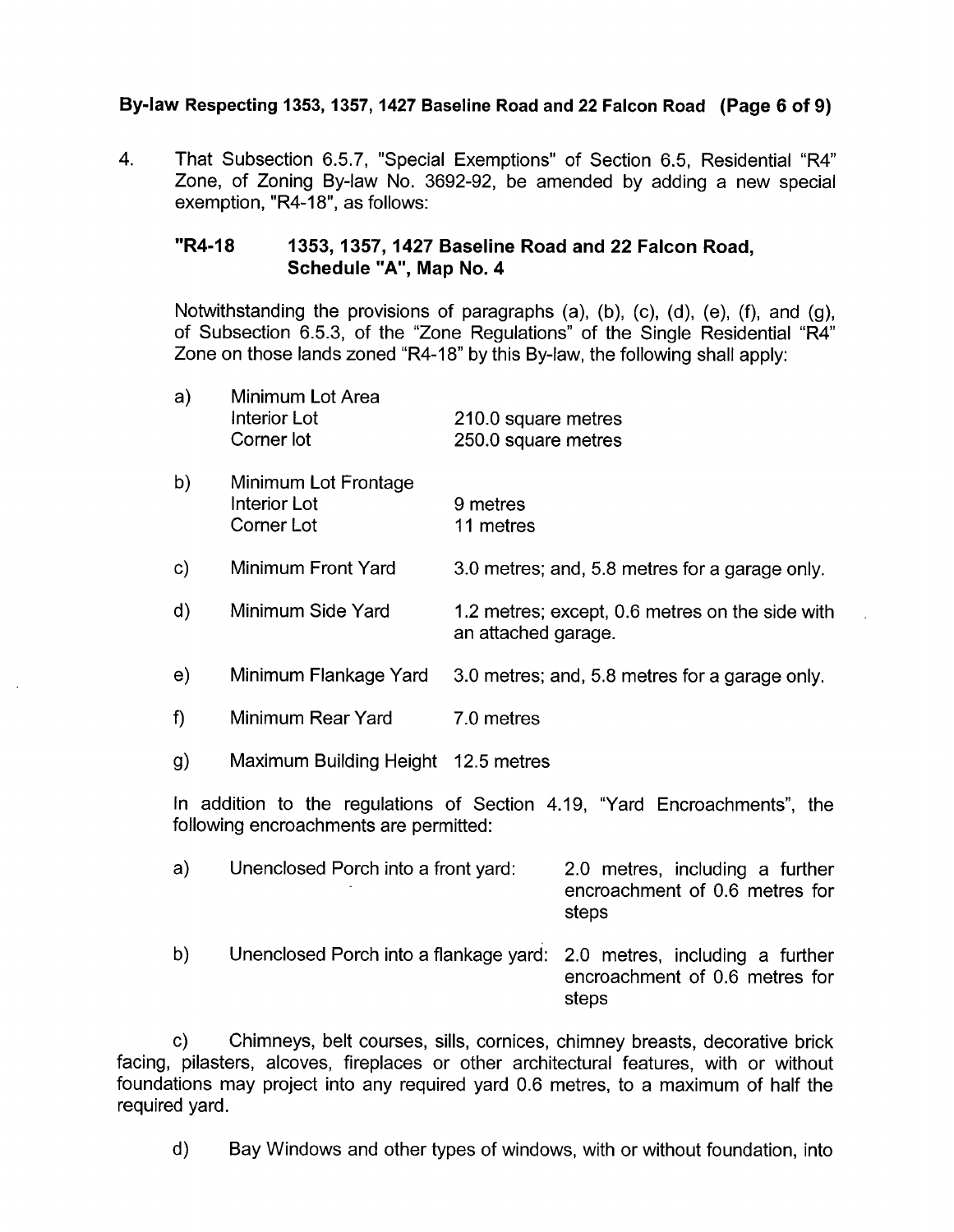#### **Bylaw Respecting 1353,1357,1427 Baseline Road and 22 Falcon Road (Page 7 of 9)**

a front or rear yard 1.0 metre; and 0.6 metres to a side yard, to a maximum of half the yard

e) Balconies into any yard: 2.0 metres

Notwithstanding clause (a) of Section 4.16.1, unitary equipment may be located not less than 0.6 metres to any side lot line.

Notwithstanding Section 4.13.1 "Special Setbacks - Daylight Triangles" and paragraphs (b) and (d) of Section  $4.19.1$  – "Yard Encroachments – General Application" the following provision shall apply:

Any lot located at the intersection of *two* or more roads will require a minimum yard to the hypotenuse of the daylight triangle of 2 metres for a building; 0.5 metres for a porch, including porch foundations walls; and, 0.0 metres for eaves or gutters. "

**5.** The Clerk is hereby authorized and directed to proceed with the giving of notice of the passing of this By-law, in accordance with the Planning Act.

**PASSED and ENACTED** this 27th day of June, 2007.

**u.**  Fred Eisenberger

Mayor City Clerk

Kevin C. Christenson

ZAC-06-49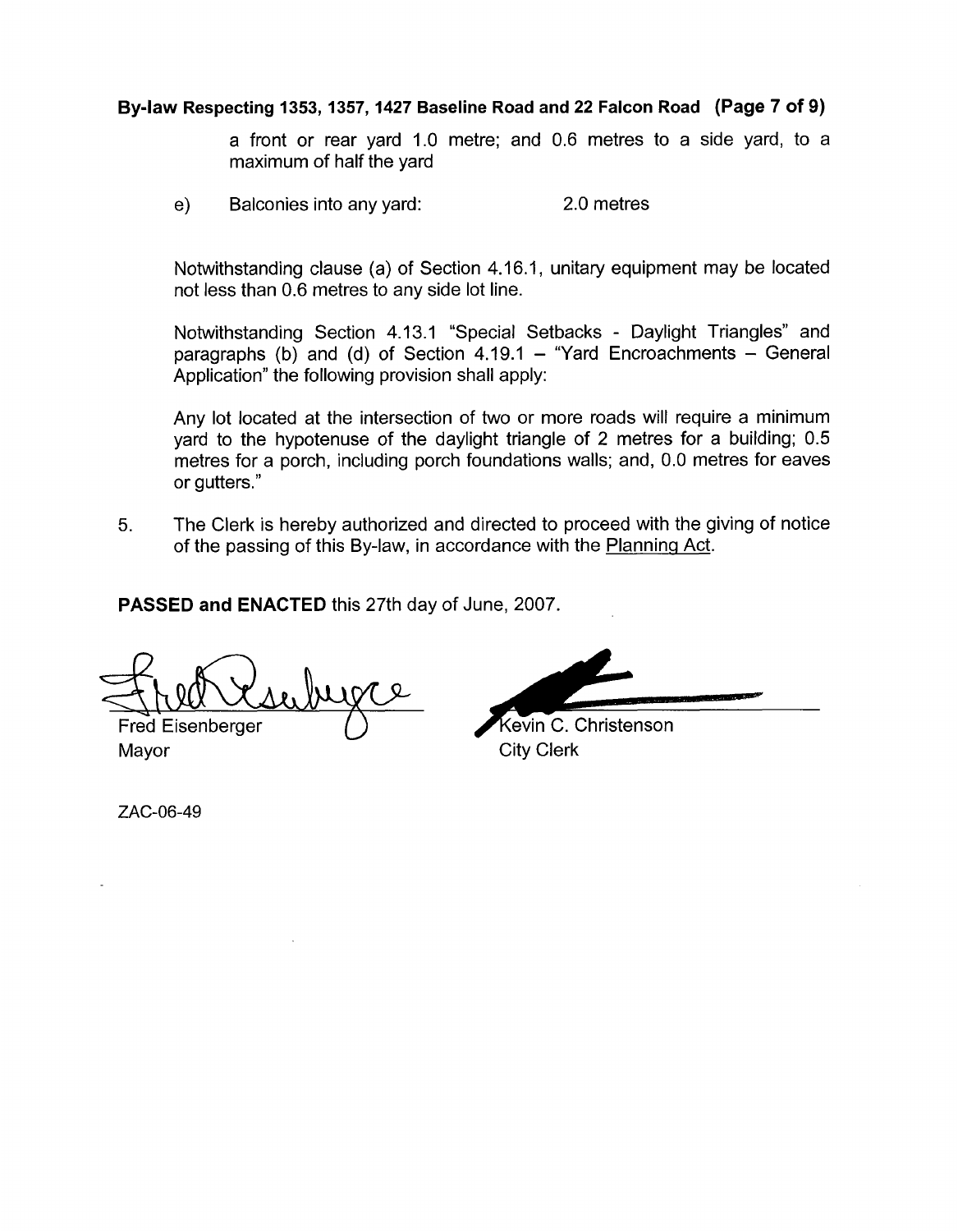